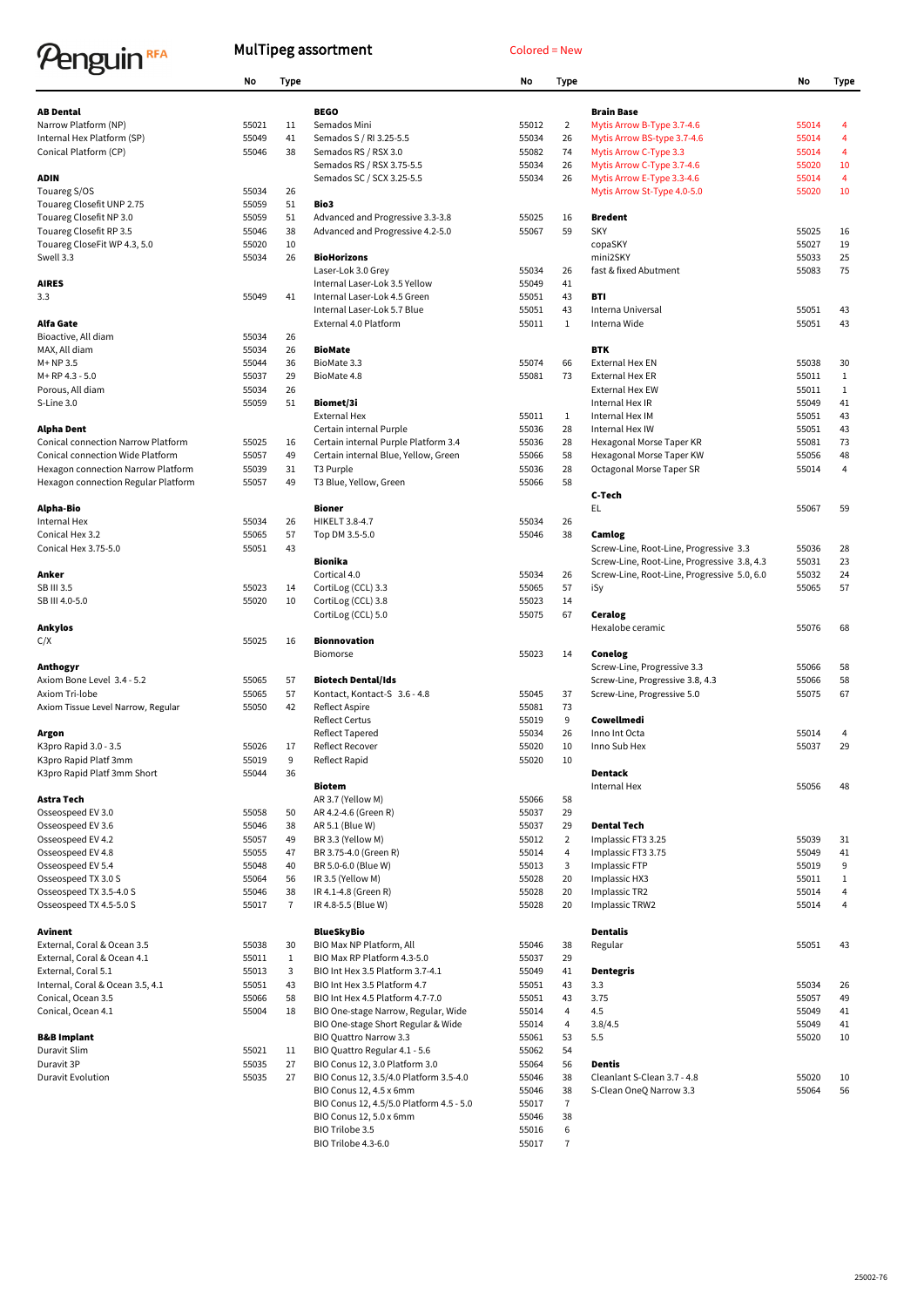|                                   | No    | <b>Type</b>  |                                       | No    | <b>Type</b>    |                                    | No    | <b>Type</b>    |
|-----------------------------------|-------|--------------|---------------------------------------|-------|----------------|------------------------------------|-------|----------------|
|                                   |       |              |                                       |       |                |                                    |       |                |
| <b>Dentsply</b>                   |       |              | gt medical                            |       |                | <b>Intoss Anchor</b>               |       |                |
| PrimeTaper 3.6                    | 55046 | 38           | <b>HXE</b>                            | 55011 | 1              | Internal Hex 3.7-5.7               | 55088 | 80             |
| PrimeTaper 4.2                    | 55057 | 49           | <b>HXE RP</b>                         | 55012 | $\overline{2}$ |                                    |       |                |
| PrimeTaper 4.8                    | 55055 | 47           | <b>HXE WP</b>                         | 55013 | 3              | Intra-lock                         |       |                |
| PrimeTaper 5.4                    | 55055 | 47           | <b>HXI 4.1</b>                        | 55037 | 29             | Intrahex 3.4 - 4.5                 | 55051 | 43             |
|                                   |       |              | 002 HXI 4.7                           | 55049 | 41             | Gold & Blue 3.4 - 6.0              | 55051 | 43             |
| Dentium                           |       |              | <b>OCT 4.3</b>                        | 55014 | 4              | InDex 3.4 - 3.75                   | 55015 | 5              |
| Superline                         | 55037 | 29           |                                       |       |                | InDex 4.0 - 4.3                    | 55020 | 10             |
| NR Line                           | 55066 | 58           | Hahn                                  |       |                | FlatTop 3.75                       | 55012 | $\overline{2}$ |
|                                   |       |              |                                       |       |                |                                    |       |                |
| Simple Line II GH 1,6             | 55014 | 4            | Tapered 3.0                           | 55058 | 50             |                                    |       |                |
|                                   |       |              | Tapered 3.5                           | 55046 | 38             | <b>IRES</b>                        |       |                |
| <b>DEVA</b>                       |       |              | Tapered 4.3                           | 55046 | 38             | External Hex Narrow 3.3            | 55012 | $\overline{2}$ |
| Bone Level 3.5                    | 55064 | 56           | Tapered 5.0                           | 55037 | 29             | External Hex Regular 3.7 - 5.2     | 55011 | $\mathbf{1}$   |
| Bone Level 4.5                    | 55051 | 43           | Tapered 7.0                           | 55048 | 40             | Internal Hex Narrow 3.3            | 55087 | 79             |
|                                   |       |              |                                       |       |                | Internal Hex Regular 3.7 - 5.2     | 55049 | 41             |
| <b>DIO</b>                        |       |              | Hi-Tec                                |       |                | Internal Octagon Regular 3.7 - 5.2 | 55014 | 4              |
| SM Submerged 3.8                  | 55049 | 41           | Tapered Self Thread NTI 3.3, SLT 3,75 | 55034 | 26             |                                    |       |                |
| SM Submerged 5.0                  | 55020 | 10           | Tapered Self Thread GTI 4.2, WTI 5.0  | 55051 | 43             | J Dental Care                      |       |                |
| UF II Narrow                      | 55064 | 56           | Spark TPI                             | 55034 | 26             | JDEvolution 3.7-6.0                | 55067 | 59             |
|                                   |       |              |                                       |       |                |                                    |       |                |
| UF II Regular                     | 55020 | 10           | Logic Plus                            | 55034 | 26             | JDEvolution Plus+ 3.7-6.0          | 55067 | 59             |
|                                   |       |              | Logic LGI 3.0-3.5                     | 55046 | 38             | JD Evolution S 3.25                | 55044 | 36             |
| <b>Ditron Dental</b>              |       |              | Logic LGI 4.3-5.0                     | 55037 | 29             | JD ICON ultra, S 2.75              | 55064 | 56             |
| Ultimate 3.75-6.0                 | 55087 | 79           |                                       |       |                | <b>Conical Abutment</b>            | 55080 | 72             |
| MPI 3.3-6.0                       | 55087 | 79           | <b>Hiossen</b>                        |       |                |                                    |       |                |
|                                   |       |              | <b>HS System</b>                      | 55028 | 20             | <b>Keystone</b>                    |       |                |
| <b>DSP Biomedical</b>             |       |              | ET System                             | 55037 | 29             | Prima / Connex                     | 55049 | 41             |
| External Hexagon (HE) Standard    | 55014 | 4            | ET 3.2                                | 55047 | 39             | Prima / Connex                     | 55067 | 59             |
| Hexagonal Internal Standard (HiS) | 55034 | 26           | ET mini                               | 55015 | 5              | Prima / Connex                     | 55041 | 33             |
| Hexagonal Internal Morse (HIM)    | 55046 | 38           |                                       |       |                | Prima / Genesis Narrow             | 55049 | 41             |
| Hexagonal Internal Large (HiL)    | 55037 | 29           | <b>IDI</b> Evolution                  |       |                | Prima / Genesis Regular            | 55067 | 59             |
|                                   |       |              |                                       |       |                |                                    |       |                |
| Indexed Morse Taper (CMI)         | 55025 | 16           | Standard implant 3.75-4.0             | 55004 | 18             | Prima / Genesis Wide               | 55041 | 33             |
|                                   |       |              | B1One High                            | 55080 | 72             | <b>Restore Narrow</b>              | 55079 | 71             |
| <b>Easy Implant</b>               |       |              | <b>B1One Low</b>                      | 55033 | 25             | Restore Regular                    | 55011 | 1              |
| <b>Ocean</b>                      | 55046 | 38           |                                       |       |                | Restore Wide                       | 55013 | 3              |
| Lilas                             | 55037 | 29           | <b>IDI Implants</b>                   |       |                | TILOBEMAXX 7.0-9.0                 | 55041 | 33             |
|                                   |       |              | BIO 3.5-5.0                           | 55037 | 29             |                                    |       |                |
| <b>Edierre</b>                    |       |              | ID Cam ST 4.2                         | 55010 | 13             | Klockner                           |       |                |
| 3-lobe                            | 55021 | 11           | <b>ID All</b>                         | 55010 | 13             | VEGA Micro 3.0                     | 55074 | 66             |
| 4-lobe                            | 55025 | 16           | ID3 3.1                               | 55021 | 11             | <b>VEGA Narrow 3.5</b>             | 55065 | 57             |
|                                   |       |              |                                       |       |                | VEGA Regular 4.0, 4.5              | 55034 | 26             |
| Euroteknika                       |       |              | Ids /Biotech dental                   |       |                | KL Narrow 3.3                      | 55012 | $\overline{2}$ |
| Internal Platform 3.0             | 55064 | 56           | Kontact, Kontact-S 3.6 - 4.8          | 55045 |                |                                    | 55011 | $\mathbf{1}$   |
|                                   |       |              |                                       |       | 37             | KL Regular 3.7, 4.2                |       |                |
| Internal Platform 3.5             | 55081 | 73           | Reflect Aspire                        | 55081 | 73             | KL Wide 4.7                        | 55013 | 3              |
| Naturactis/Naturall+3.0           | 55064 | 56           | <b>Reflect Certus</b>                 | 55019 | 9              | SK <sub>2</sub>                    | 55038 | 30             |
| Naturactis 3.5-5.0                | 55081 | 73           | Reflect Tapered                       | 55034 | 26             | <b>Essential Cone</b>              | 55067 | 59             |
| Uneva                             | 55011 | $\mathbf{1}$ | <b>Reflect Recover</b>                | 55020 | 10             | S3M 3.1                            | 55079 | 71             |
|                                   |       |              | <b>Reflect Rapid</b>                  | 55020 | 10             |                                    |       |                |
| <b>Futura implants</b>            |       |              |                                       |       |                | Konmet                             |       |                |
| <b>PRE 4.0</b>                    | 55014 | 4            | Implance                              |       |                | Classic 4.0, 4.8                   | 55014 | 4              |
| PRI 4.0                           | 55037 | 29           | Tissue level                          | 55014 | 4              | Cylindrical 3.5-4.0                | 55065 | 57             |
|                                   |       |              | Bone level Regular                    | 55037 | 29             | Cylindrical 4.5-5.5                | 55057 | 49             |
| galimplant                        |       |              | Bone level 3.3                        | 55065 | 57             | Short Cylindrical 5.0-6.0          | 55078 | 70             |
| iPx 4012                          | 55046 | 38           |                                       |       |                |                                    |       | 57             |
|                                   |       |              |                                       |       |                | Conical 4.4/3.4                    | 55065 |                |
|                                   |       |              | <b>Implant Direct</b>                 |       |                | Conical 4.8/3.8, 5.5/4.5           | 55057 | 49             |
| <b>GC Implants</b>                |       |              | Legacy 1/2/3/4 3.0/3.2                | 55012 | $\overline{2}$ |                                    |       |                |
| Aadva Narrow                      | 55081 | 73           | Legacy 1/2/3/4 3.5/3.7 - 5.7/7.0      | 55051 | 43             | Kyocera                            |       |                |
| Aadva Regular                     | 55066 | 58           | RePlant 3.5                           | 55022 | 12             | FINESIA Bone Level 3.2-3.4 (NP)    | 55058 | 50             |
| Aadva Wide                        | 55044 | 36           | RePlant 4.3 - 5.0                     | 55010 | 13             | FINESIA Bone Level 3.7-4.2 (RP)    | 55034 | 26             |
| Aadva short 4.2                   | 55044 | 36           | RePlant 6.0                           | 55032 | 24             | FINESIA Bone Level 4.7-5.2 (WP)    | 55014 | 4              |
| Genesio Plus 3.4-5.0              | 55085 | 77           | ReActive 3.5 Platform                 | 55022 | 12             | FINESIA Tissue Level 3.7-4.7 (RP)  | 55014 | 4              |
| SETIO Plus 3.8                    | 55011 | 1            | ReActive 4.3 - 5.0 Platform           | 55010 | 13             | FINESIA Tissue Level 4.7-5.2 (WP)  | 55014 | 4              |
|                                   |       |              | Interactive 3.0 Platform              | 55046 | 38             | POI(HAC) EX 3.7 TP/ST              | 55085 | 77             |
| Geass                             |       |              | Interactive 3.4 Platform              | 55037 | 29             | POI(HAC) EX 4.2 TP/ST              | 55025 | 16             |
| Way Extra                         | 55081 | 73           | Screwindirect 5.0 PF 3.0 - 5.7        | 55070 | 62             | POI(HAC) 2P 3.7/4.2                | 55004 | 18             |
|                                   |       |              |                                       |       |                |                                    |       |                |
| <b>Global D</b>                   |       |              | <b>Implant One</b>                    |       |                | Lasak                              |       |                |
|                                   |       |              |                                       |       |                |                                    |       |                |
| In-Kone 4.0-5.0                   | 55024 | 15           | 100 Series Std thread                 | 55029 | 21             | <b>BioniQ QR</b>                   | 55066 | 58             |
| TwinKon 3.5-4.5                   | 55122 | 88           | 200 Series Std thread                 | 55029 | 21             | <b>BioniQ QN</b>                   | 55021 | 11             |
|                                   |       |              | 300 Series Std thread (blue)          | 55029 | 21             |                                    |       |                |
| gmi                               |       |              | 400 Series Std thread (purple)        | 55035 | 27             | Leader                             |       |                |
| avantgard RP 3.75-4.25            | 55066 | 58           | 500 series Std thread (green)         | 55035 | 27             | Internal Hex, 3.3 - 5.5 mm         | 55034 | 26             |
| avantgard WP 4.75-5.75            | 55075 | 67           | 300 Series Wide thread (blue)         | 55029 | 21             | Cono-In                            | 55067 | 59             |
| frontier RP,WP                    | 55051 | 43           | 400 Series Wide thread (purple)       | 55035 | 27             |                                    |       |                |
| phoenix NP 3.3                    | 55038 | 30           |                                       |       |                | <b>Maxillent</b>                   |       |                |
| phoenix Std 3.3 - Wide 5.0        | 55011 | 1            | <b>Implant Swiss</b>                  |       |                | iRaise                             | 55049 | 41             |
| Monolith 3.0                      | 55043 | 35           | Tissue level                          | 55014 | 4              |                                    |       |                |
|                                   |       |              |                                       |       |                |                                    |       |                |
|                                   |       |              | Bone level Regular                    | 55037 | 29             | Medentika                          |       |                |
| <b>GP Implants</b>                |       |              | Bone level 3.3                        | 55065 | 57             | Microcone NI                       | 55021 | 11             |
| SSI Spiral Shape implant          | 55051 | 43           |                                       |       |                | Microcone RI                       | 55081 | 73             |
|                                   |       |              | Implantvision                         |       |                | Quattrocone RI                     | 55081 | 73             |
|                                   |       |              |                                       |       |                |                                    |       |                |
|                                   |       |              | Internal Hex 3.7-5.7                  | 55034 | 26             | Quattrocone 30 Al                  | 55081 | 73             |
|                                   |       |              |                                       |       |                | Procone 3.3                        | 55119 | 85             |
|                                   |       |              | Innobiosurg                           |       |                | Procone 3.8                        | 55031 | 23             |
|                                   |       |              |                                       |       |                |                                    |       |                |

MagiCore Regular **55018** 55018 8 Procone 4.3 55031 23

Procone 5.0 55032 24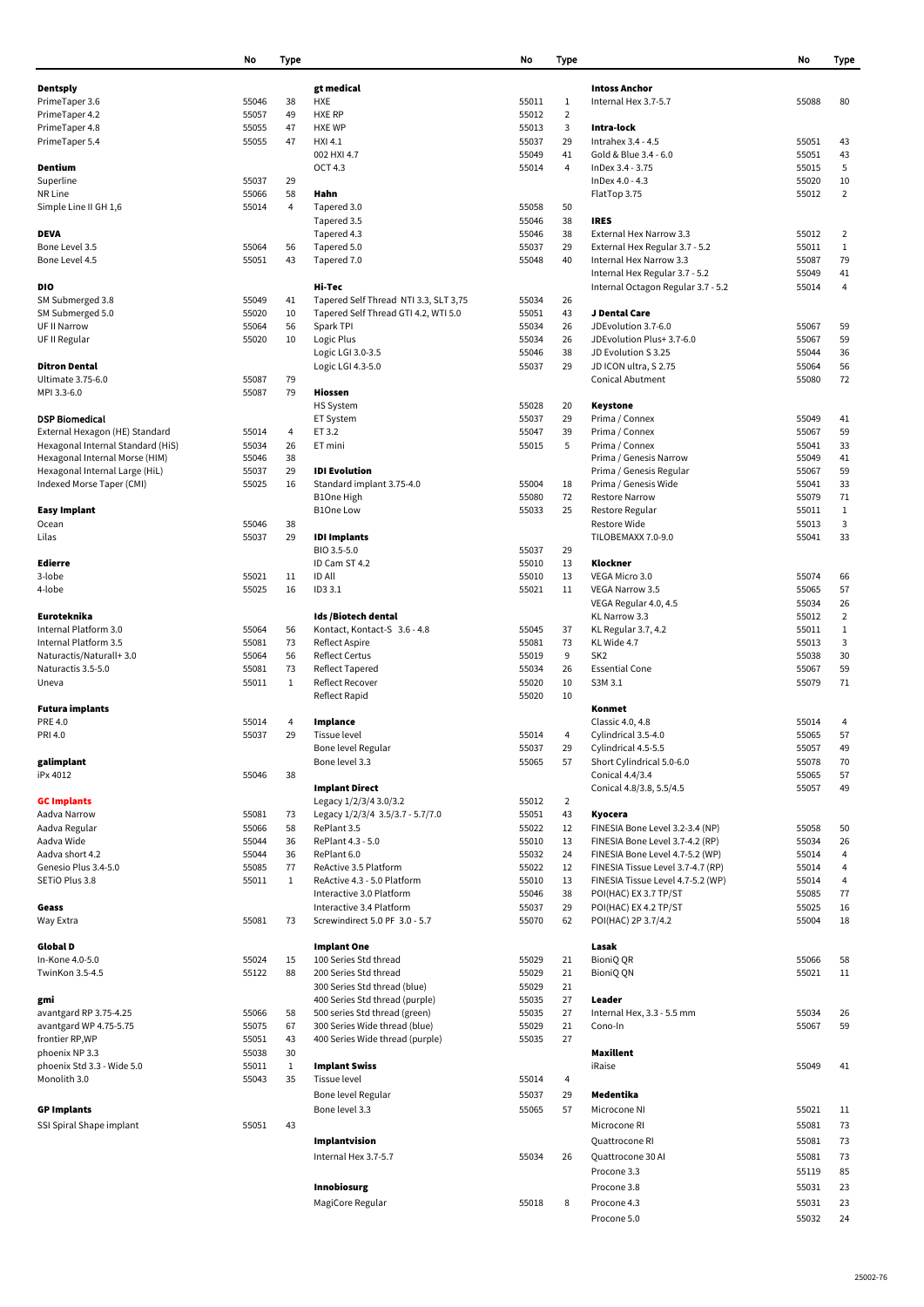|                                           | No    | <b>Type</b>  |                                                       | No             | <b>Type</b>    |                                             | No    | <b>Type</b> |
|-------------------------------------------|-------|--------------|-------------------------------------------------------|----------------|----------------|---------------------------------------------|-------|-------------|
|                                           |       |              |                                                       |                |                |                                             |       |             |
| <b>Medentis</b>                           |       |              | <b>Nobel Biocare</b>                                  |                |                | <b>Paltop</b>                               |       |             |
| ICX Premium/Active Master 3.75 - 4.8 (BL) | 55062 | 54           | Brånemark System Ext hex RP                           | 55011          | 1              | Standard 3.75-5.0                           | 55034 | 26          |
| ICX Premium/Active Master 3.3 (BL)        | 55058 | 50           | Brånemark System Ext hex NP                           | 55012          | $\overline{2}$ | Narrow                                      | 55027 | 19          |
| ICX Plus 3.45 Tissue Level                | 55039 | 31           | Brånemark System Ext hex WP<br>Tri-lobe Connection NP | 55013<br>55022 | 3<br>12        | PCA Conical                                 | 55066 | 58          |
| <b>Medical Instinct</b>                   |       |              | Tri-lobe Connection RP, WP                            | 55010          | 13             | <b>Phibo</b>                                |       |             |
| Hex 3.0                                   | 55071 | 63           | Tri-lobe Connection 6.0                               | 55032          | 24             | Aurea EVO NP                                | 55027 | 19          |
| Hex 3.4, 4.0, 5.0                         | 55052 | 44           | Conical Connection 3.0                                | 55058          | 50             | Aurea EVO RP, WP                            | 55051 | 43          |
| Cone 3.0, 3.4, 4.0                        | 55071 | 63           | <b>Conical Connection Narrow</b>                      | 55046          | 38             | TSA <sub>S3</sub>                           | 55074 | 66          |
| Cone 5.0                                  | 55072 | 64           | <b>Conical Connection Regular</b>                     | 55037          | 29             | <b>TSA S4, S5</b>                           | 55034 | 26          |
|                                           |       |              | <b>Conical Connection Wide 5.5</b>                    | 55048          | 40             | TSH S3, S4, S5                              | 55011 | 1           |
| <b>Medigma Biomedical</b>                 |       |              | N1 Regular                                            | 55126          | 92             |                                             |       |             |
| Mars 3,5-6,0                              | 55057 | 49           | MUANP&RP                                              | 55080          | 72             | P-I Brånemark                               |       |             |
| FixTite 3,5-6                             | 55057 | 49           | On1 NP, RP, WP                                        | 55042          | 34             | <b>HEX 3.3</b>                              | 55115 | 81          |
| Fix-a-Dent 3,75-6                         | 55057 | 49           |                                                       |                |                | HEX 3.75 -5.0                               | 55117 | 83          |
|                                           |       |              | <b>Noris Medical</b>                                  |                |                | AMP 3.3                                     | 55039 | 31          |
| Medimecca                                 |       |              | Tuff 3.3 - 6.0                                        | 55034          | 26             | AMP 3.75 - 4.8                              | 55118 | 84          |
| PT SLA Chaorum                            | 55047 | 39           |                                                       |                |                | MT 3.3 - 4.8                                | 55046 | 38          |
|                                           |       |              | Novem                                                 |                |                | Conical Abutment HEX, AMP, MT               | 55080 | 72          |
| Megagen                                   |       |              | 3.4                                                   | 55039          | 31             |                                             |       |             |
| Anyridge                                  | 55051 | 43           | 3.8                                                   | 55016          | 6              | Prodent Italia                              |       |             |
| Anyone Internal                           | 55037 | 29           | 4.2, 5.0                                              | 55057          | 49             | Twinner & Prime, Conomet, Collar: Orange    | 55027 | 19          |
| Mini                                      | 55064 | 56           |                                                       |                |                | Twinner & Prime, Conomet, Collar:: Fuchsia  | 55051 | 43          |
| MUA                                       | 55080 | 72           | <b>NucleOss</b>                                       |                |                | Twinner & Prime, Conomet, Collar: Green     | 55067 | 59          |
| Octa                                      | 55121 | 87           | Tpure Bone Level                                      | 55004          | 18             | Twinner & Prime, Conomet, Collar: Yellow    | 55020 | 10          |
|                                           |       |              | <b>T6 Bonel Level</b>                                 | 55074          | 66             | Prime, Conomet, Collar: Blue                | 55020 | 10          |
| <b>Meisinger Implants</b>                 |       |              |                                                       |                |                |                                             |       |             |
| OKTAGON Tissue Level RP, WP               | 55014 | 4            | <b>OCO Biomedical</b>                                 |                |                | Qualia                                      |       |             |
| <b>OKTAGON Bone Level NC</b>              | 55061 | 53           | Engage 3.25                                           | 55027          | 19             | NeoActive                                   | 55046 | 38          |
| <b>OKTAGON Bone Level RC</b>              | 55062 | 54           | Engage 4.0-6.0                                        | 55051          | 43             |                                             |       |             |
|                                           |       |              | ERI 3.25                                              | 55069          | 61             | Quest                                       |       |             |
| Microdent                                 |       |              | ERI 4.0-5.0                                           | 55014          | 4              | Hylock NP                                   | 55030 | 22          |
| Universal                                 | 55011 | $\mathbf{1}$ | TSI 3.25                                              | 55068          | 60             | Hylock RP                                   | 55066 | 58          |
| Microdent 2.8 - 3.25                      | 55068 | 60           | TSI 4.0-5.0                                           | 55011          | 1              |                                             |       |             |
| Microdent 3.3 - 5.0                       | 55011 | $\mathbf{1}$ |                                                       |                |                | Resista                                     |       |             |
| Microdent 5.5 - 8.0                       | 55013 | 3            | <b>OsseoFuse</b>                                      |                |                | WIS 3.0-5.0                                 | 55049 | 41          |
| Genius 3.0                                | 55025 | 16           | Hexaplus/HexaPlus-S Sinus 3.75-7.5                    | 55081          | 73             |                                             |       |             |
| Genius 3.5 - 5.0                          | 55051 | 43           | ConicalPlus/ConicalPlus-S Sinus 3.75-5.25             | 55015          | 5              | <b>Rex Implants</b>                         |       |             |
| Ektos 3.2                                 | 55023 | 14           |                                                       |                |                | External hex TL 1.8                         | 55060 | 52          |
| Ektos 3.7 - 8.0                           | 55051 | 43           | Osstem                                                |                |                | Internal hex TL 2.9                         | 55034 | 26          |
| Trylogic 3.5 - 4.2                        | 55051 | 43           | ETIII 3.5                                             | 55015          | 5              |                                             |       |             |
| Trylogic 5.0                              | 55075 | 67           | ETIII 4.0-5.0                                         | 55037          | 29             | Ritter                                      |       |             |
|                                           |       |              | US Regular                                            | 55011          | 1              | Multi Unit                                  | 55033 | 25          |
| <b>MIS</b>                                |       |              | US Mini                                               | 55012          | $\overline{2}$ | Spiral SB/LA Narrow PF 2.9                  | 55081 | 73          |
| Conical connection Narrow (C1, V3)        | 55081 | 73           | US Wide                                               | 55013          | 3              | Spiral SB/LA Standard PF 3.75               | 55049 | 41          |
| Conical connection Standard (C1, V3)      | 55087 | 79           | US Wide PS                                            | 55011          | $\mathbf{1}$   |                                             |       |             |
| Conical connection Wide (C1)              | 55041 | 33           | SS Regular, Wide                                      | 55028          | 20             | <b>RS Implant</b>                           |       |             |
| Seven and M4 Narrow                       | 55027 | 19           | TS Regular, Reg Short, Diam 6 & 7                     | 55037          | 29             | $3.5 - 6.0$                                 | 55020 | 10          |
| Seven and M4 Standard                     | 55049 | 41           | TS Mini 3.5                                           | 55015          | 5              |                                             |       |             |
| Seven Wide 5.0                            | 55051 | 43           | TS Mini 3.0                                           | 55047          | 39             | <b>Schütz Dental</b>                        |       |             |
| Connect abutment NP, SP, WP               | 55115 | 81           |                                                       |                |                | Impla cylindrical                           | 55052 | 44          |
| Multi Unit System                         | 55033 | 25           | <b>Osteo Plus</b>                                     |                |                | <b>IMPLA micro Retention Cone 4.2</b>       | 55052 | 44          |
|                                           |       |              | Iridium PF 3.8 & 4.2                                  | 55079          | 71             |                                             |       |             |
| myplant GmbH                              |       |              | She 3.45, 3.75                                        | 55011          | $\mathbf{1}$   | <b>SGS Implant</b>                          |       |             |
| Myplant two 3,5-4,5                       | 55077 | 69           | Shi 3.75, 4.2                                         | 55049          | 41             | P1, P7 Platform                             | 55049 | 41          |
| Myplant Bio 4,0                           | 55077 | 69           | Shi 5.0                                               | 55051          | 43             | P1D, P5D, P7D                               | 55049 | 41          |
|                                           |       |              |                                                       |                |                | P7N                                         | 55059 | 51          |
| <b>Neo Biotech</b>                        |       |              | <b>OT-Medical</b>                                     |                |                |                                             |       |             |
| IS II 4.0                                 | 55020 | 10           | OT-F2 3.4, 3.8                                        | 55053          | 45             | <b>SHOFU</b>                                |       |             |
| IS III 4.0                                | 55020 | 10           | OT-F24.1                                              | 55073          | 65             | BIOFIX 3.0                                  | 55064 | 56          |
|                                           |       |              | OT-F2 5.0                                             | 55125          | 91             | BIOFIX 4.0                                  | 55046 | 38          |
| <b>Neodent</b>                            |       |              |                                                       |                |                | BIOFIX 4.5                                  | 55046 | 38          |
| Cone Morse Connection                     | 55025 | 16           | Overmed                                               |                |                |                                             |       |             |
| <b>Grand Morse Connection</b>             | 55066 | 58           | Easyline Easydip                                      | 55020          | 10             | <b>SIC invent</b>                           |       |             |
| <b>Titamax WS Conection</b>               | 55056 | 48           | <b>ETLINE</b>                                         | 55034          | 26             | MUA                                         | 55120 | 86          |
| <b>GM Micro Conical Abutment</b>          | 55080 | 72           |                                                       |                |                | SICace 3.4 - 5.0                            | 55052 | 44          |
|                                           |       |              | <b>Oxy Implant</b>                                    |                |                | SICmax, SICtapered 3.7 - 5.2                | 55052 | 44          |
| <b>Neoss</b>                              |       |              | Internal                                              | 55020          | 10             | SICvantage® max, SICvantage tapered 3.0     | 55026 | 17          |
| SP $(\emptyset$ 3.5 implants and wider)   | 55004 | 18           | Kone Conical Narrow                                   | 55021          | 11             | SICvantage® max, SICvantage tapered 3.7     | 55116 | 82          |
| NP (Ø 3.25)                               | 55027 | 19           | Kone Conical Regular                                  | 55051          | 43             | SICvantage® max, SICvantage tapered 4.2-5.2 | 55054 | 46          |
| <b>Access Abutment</b>                    | 55060 | 52           | PSK Line Regular                                      | 55051          | 43             |                                             |       |             |
|                                           |       |              | <b>External Mini</b>                                  | 55079          | 71             | <b>Simply Implants</b><br>Internal Hex      |       |             |
|                                           |       |              | External Regular                                      | 55011          | 1              |                                             | 55051 | 43          |
|                                           |       |              | External Maxi                                         | 55011          | $\mathbf{1}$   |                                             |       |             |